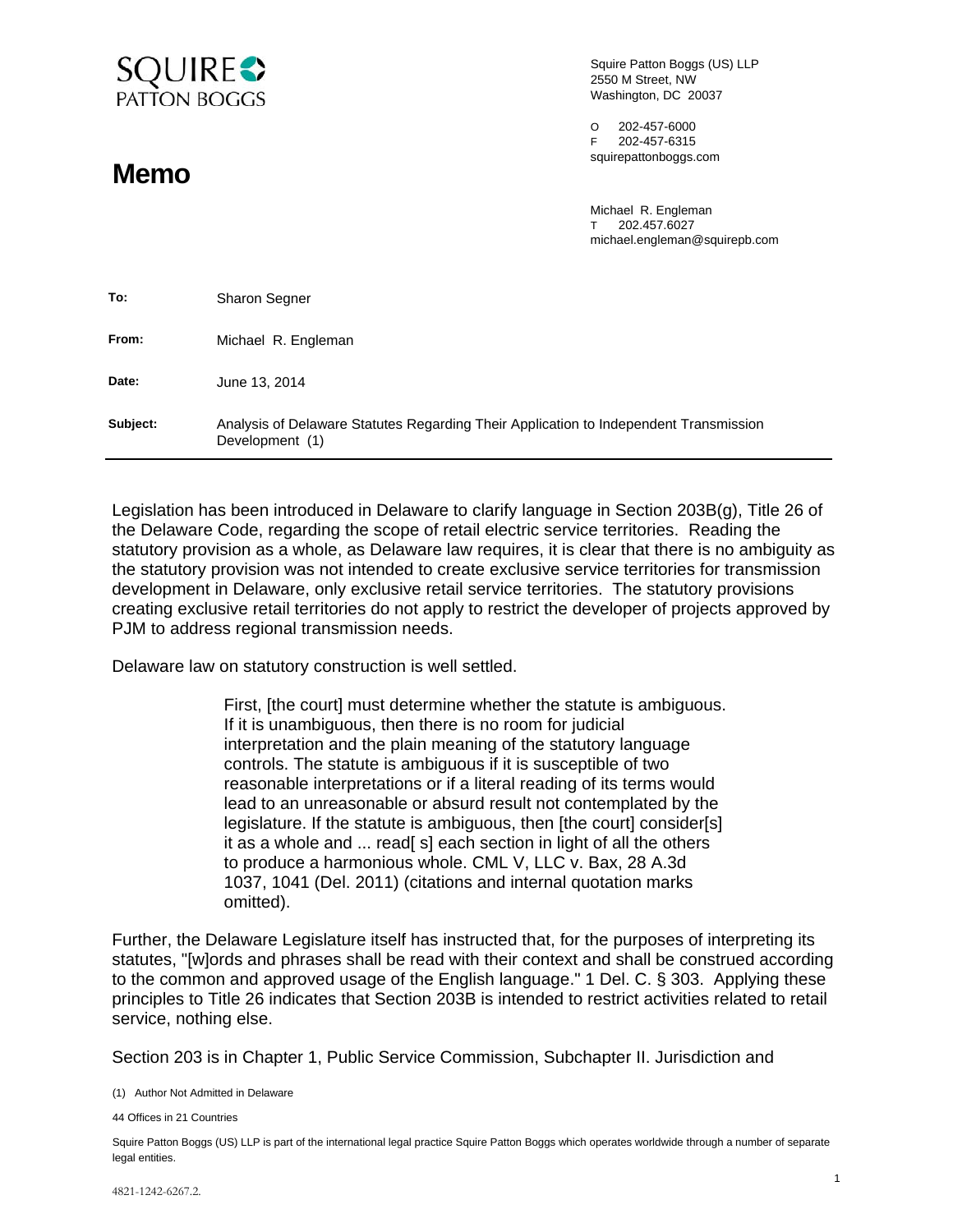Powers. The Subchapter addresses the Commission's jurisdiction, or lack of jurisdiction, over various activities. Section 202 titled "Limitations on jurisdiction of Commission" addresses a restriction on jurisdiction on municipally-owned utilities but in referring to Section 203B provides a useful preliminary indication of the scope of that section. Subsection (a) of Section 202 provides: "Except insofar as may be necessary to implement §§ 203A and 203B of this **title regarding the establishment and administration of retail electric service territories** . . . ." [emphasis added] While this reference is not dispositive because Section 203A covers more than just "establishment and administration of retail electric service territories" it supplies context for in reading "each section in light of all the others to produce a harmonious whole." (CML V, LLC v Bax).

Likewise, Section 203B itself must be read as a whole, and not just with reference to Subsection (g). Section 203 B is titled "Service territories for electric utilities" but the very first sentence of Section 203B (a) provides "(a) Subject to the provisions of § 202 of this title, the Commission shall, upon notice and after hearing, establish boundaries throughout the State within which public utilities providing retail electric service shall have the obligation and authority **to provide retail electric service.**" Subsection (b) details how the Commission should establish the retail boundaries. Subsection (d) grandfathers and retail customer who "was receiving retail electric service from a public utility other than the public utility within whose service territory such customer is located. . . ." Subsection (e) addresses inadequate service to such retail customers." Subsection (f) provides that "After the establishment of retail electric service territories under this section, 2 or more public utilities subject to Commission jurisdiction may from time to time hereafter apply to the Commission for adjustment of their adjoining retail electric service territories. . . ." And (g) provides "the exclusive **retail electric service** territories heretofore established by the Commission pursuant to this section shall continue as exclusive service territories for the transmission and distribution of electricity." [emphasis added] The remainder of Section 203(g) provides additional context and confirms that the reference to "transmission" was in the context of serving specific retail customers.

> Except as otherwise provided herein, each electric distribution company shall have the **exclusive right to furnish** transmission and distribution services **located within its service territory to all electricity-consuming facilities** and **shall not furnish**, make available, render or extend its transmission and distribution services **to a consumer located within the service territory of another electric distribution company**; provided that **any electric distribution company may extend or construct its facilities in or through the service territory of another electric distribution company, if such extension or construction is necessary for such company to connect any of its facilities or to serve its customers within its own service territory**. As of the implementation dates as set forth in § 1003(b)(1) and (2) of this title [repealed], there shall be no exclusive service territories for the supply of electricity, except as otherwise herein provided. [emphasis added].

The provision makes it clear that the territory defined is a retail territory. The provision further establishes that the "transmission" referenced is transmission related only to that retail service as a retail entity can put transmission in another's service territory if "such extension or construction is necessary for such company to connect any of its facilities or to serve its customers within its own service territory." Thus, the territory is not "exclusive" as to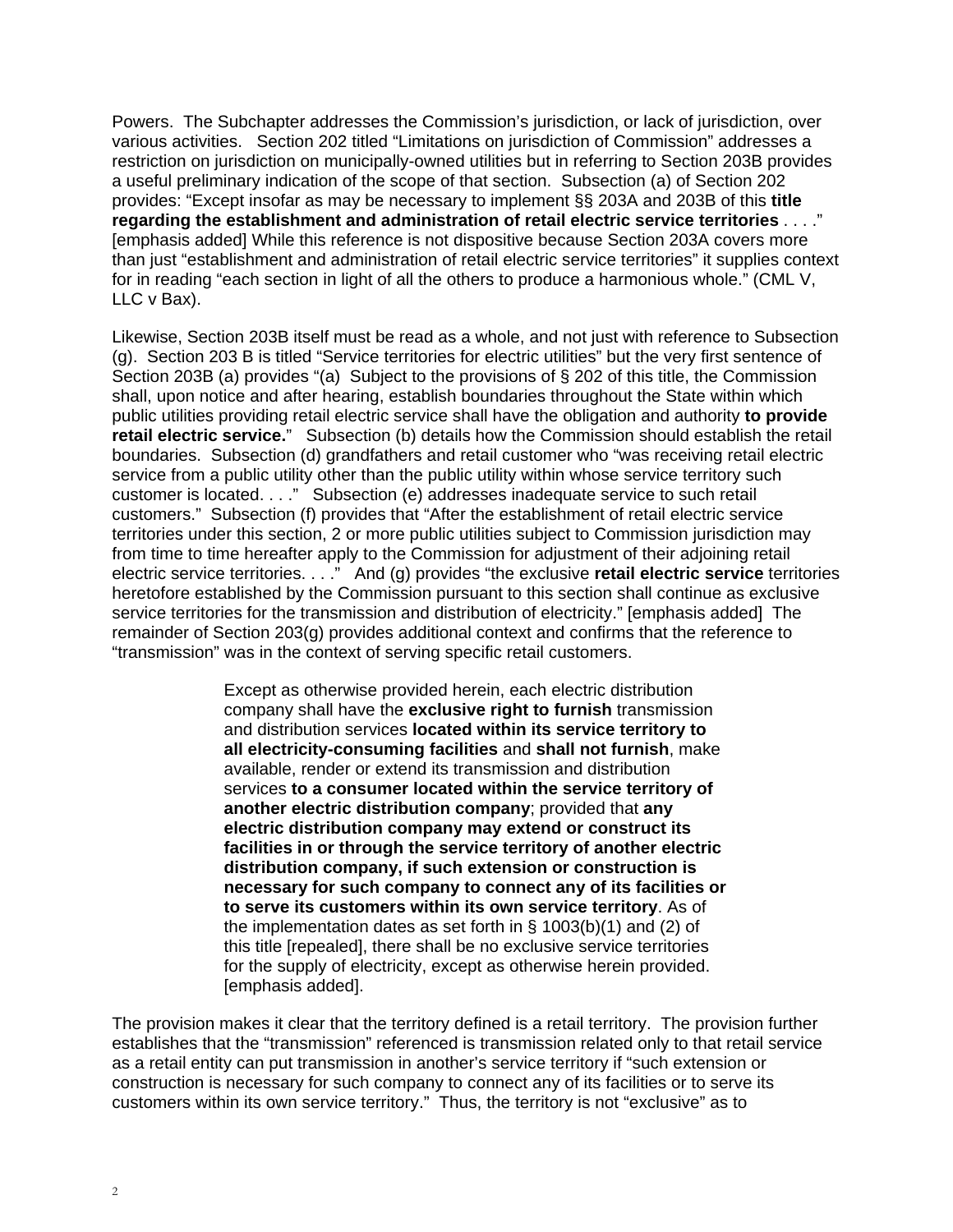transmission, even among retail providers. This language clearly suggests that if a transmission project is not to service the specific retail customers in the exclusive territory, there is NO restriction on the entity that may develop it.

Finally, subsection (c) does not reference retail service territories but confirms that the references in 203B (g) regarding transmission were only relevant to supplying the retail customers because the statute notes that transmission assets are not relevant to determining the retail boundary. The provision states "In acting under subsection (b) of this section, the Commission shall give no consideration to the location or existence of transmission facilities."

Based on the foregoing and applying Delaware law regarding statutory construction, the provisions of Section 203B cannot be read to apply a right of first refusal to build transmission which is unrelated to any specific retail customers. In the context of the Artificial Island RFP, the need being addressed is a regional reliability need, caused in part by conditions not only outside a particular Delaware retail service territory, but outside the state of Delaware as a whole. No fair reading of the statutory provisions indicates an intent to mandate an exclusive territory to build the Delaware portions of a multi-state project selected in a regional transmission plan addressing FERC jurisdictional transmission in interstate commerce.

MRE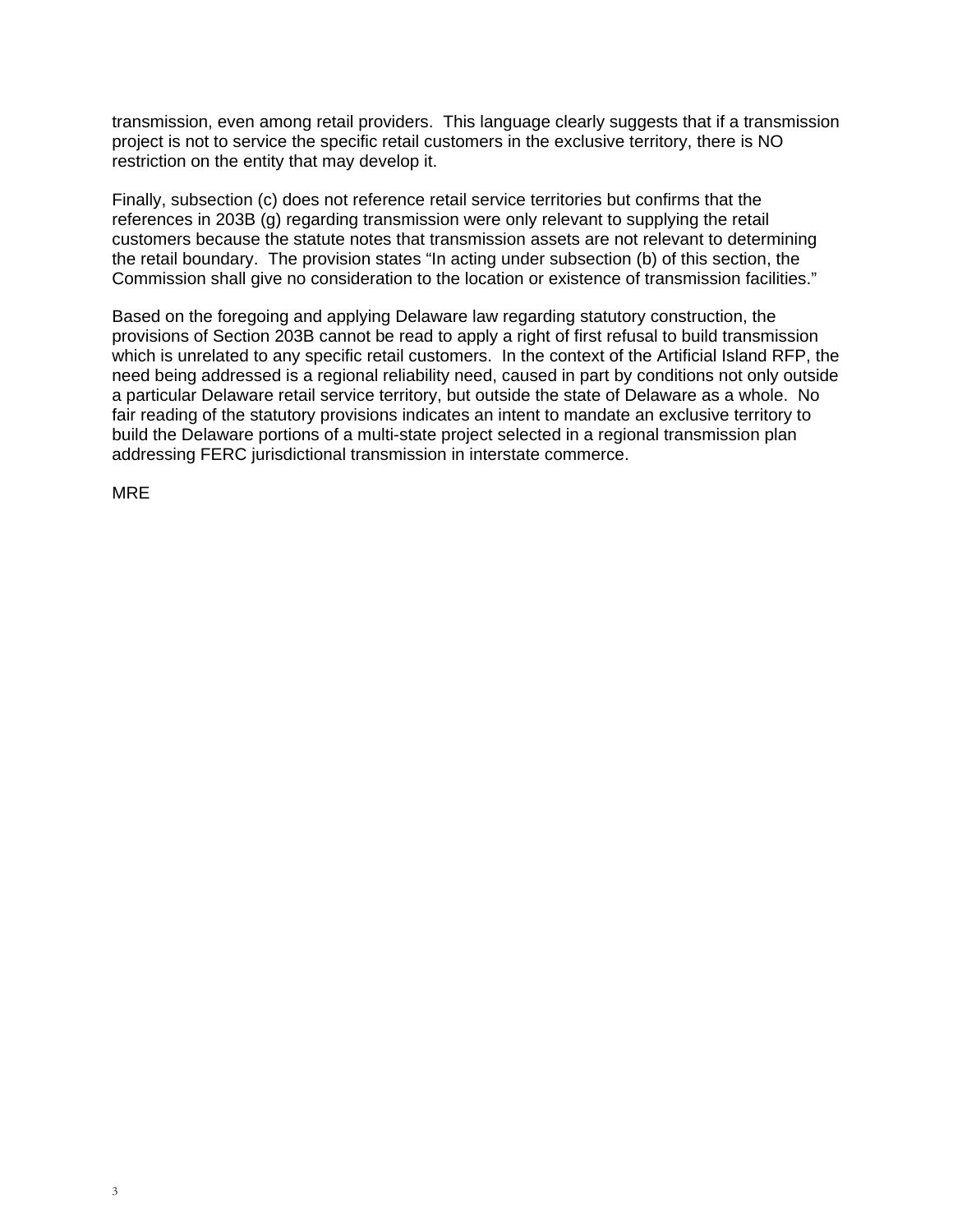LAW OFFICES

## **PARKOWSKI, GUERKE & SWAYZE**

**PROFESSIONAL ASSOCIATION** 800 KING STREET, SUITE 203 WILMINGTON, DELAWARE 19801 302-654-3300 FAX: 302-654-3033 WEBPAGE: www.pgslegal.com

**WRITER'S DIRECT DIAL:** (302)594-3331

**CAROLYN M. MCNEICE OF COUNSEL**

 **DOVER OFFICE 116 W. WATER STREET PO BOX 598 DOVER, DE 19903 302-678-3262 FAX: 302-678-9415**

**GEORGETOWN OFFICE 16 S. FRONT STREET GEORGETOWN, DE 19947 302-855-9090**

June 13, 2014

*Via E-Mail*

**MICHAEL W. ARRINGTON (also MD & DC)**

**F. MICHAEL PARKOWSKI I. BARRY GUERKE DAVID S. SWAYZE CLAY T. JESTER JEREMY W. HOMER JOHN C. ANDRADE MARK F. DUNKLE (also GA & PA) WILLIAM A. DENMAN**

**CHRISTINE P. SCHILTZ MICHAEL W. TEICHMAN KASHIF I. CHOWDHRY (also PA) JAMES D. NUTTER ELIO BATTISTA, JR**

> Sharon K. Segner Vice President LS Power Development, LLC 400 Chesterfield Center, Suite 110 St. Louis, MO 63017

*Re: House Bill 387*

Dear Ms. Segner:

This firm is Delaware counsel to LS Power Development, LLC ("LS Power"). On behalf of LS Power, you have asked us to review House Bill 387 recently introduced into the Delaware General Assembly in conjunction with the memorandum of law issued today by Squire Patton Boggs (the "SPB Memo"). The purpose of your request is to obtain our view, as Delaware counsel, with respect to whether the SPB Memo accurately characterizes the state of Delaware law on the question of whether legislation is required to allow LS Power or any affiliates to engage in the construction and operation of transmission lines as contemplated by the Artificial Island RFP. We understand that the Artificial Island RFP contemplates the construction and operation of multistate transmission lines designed to enhance regional reliability, and that it does not involve the supply of electric service to retail customers.

The SPB Memo analyzes relevant Delaware law and opines that § 203B does not restrict independent electric transmission companies that are not providing retail electric service, and it concludes that HB 387 is not needed. We have reviewed relevant Delaware law and the SPB Memo, and we concur with the analysis and conclusions set forth therein. Specifically, we agree that the provisions of 26 *Del. C.* § 203B apply only to providers of retail electric service, and therefore do not apply to activities contemplated by the Artificial Island RFP.